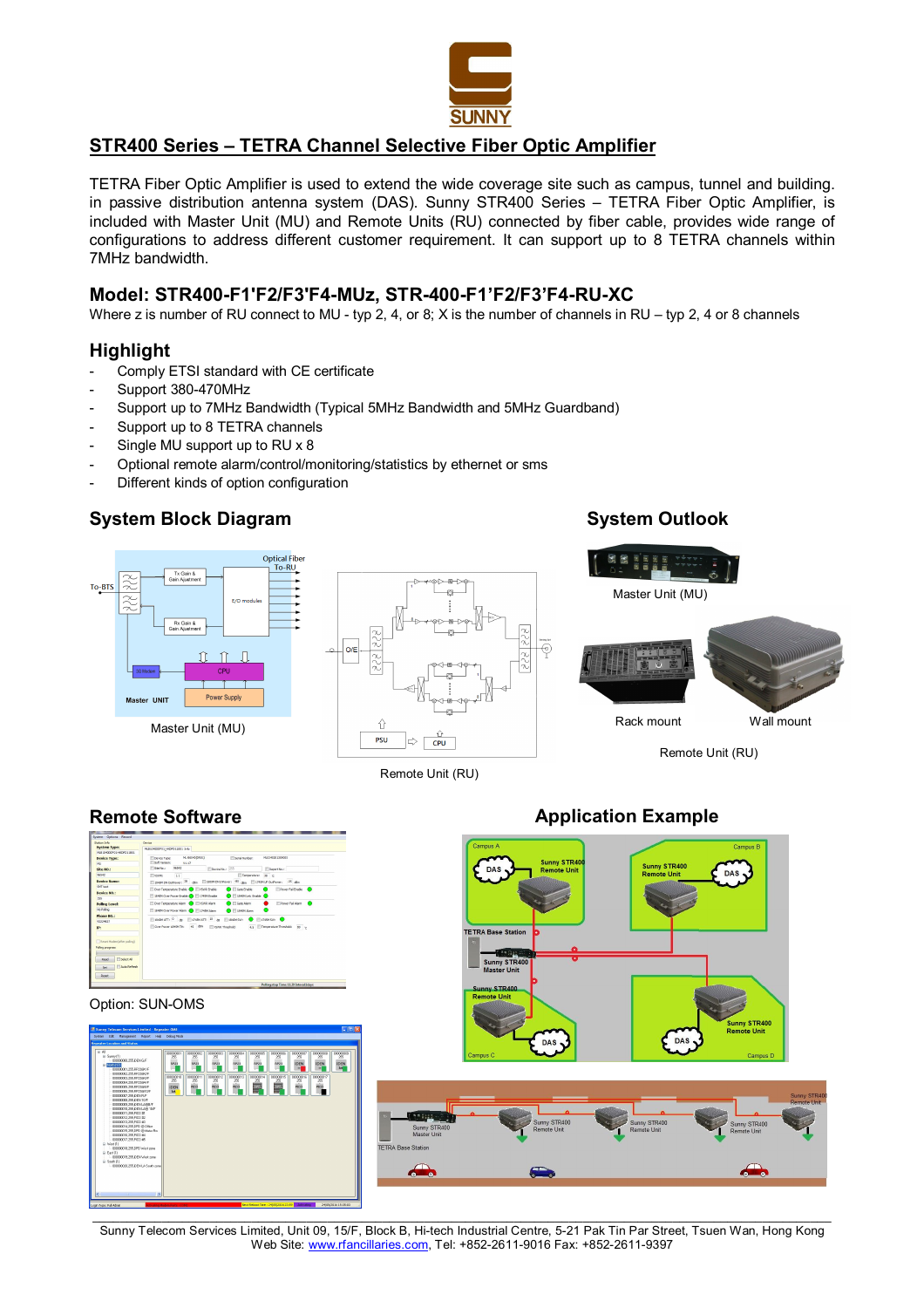

### **MU Electrical Specifications**

| <b>Items</b>                 | <b>Uplink</b>        | <b>Downlink</b>                                        |
|------------------------------|----------------------|--------------------------------------------------------|
| <b>Frequency Range</b>       | F1-F2MHz             | F3-F4MHz                                               |
|                              | (within 380-470MHz)  | (within 380-470MHz)                                    |
| <b>Bandwidth Range</b>       | 5MHz (Optional 7MHz) | 5MHz (Optional 7MHz)                                   |
| Guardband (F3 minus F2)      | $\geq 3$ MHz         | $\geq$ 3MHz                                            |
| <b>RF Output Level</b>       | $-5\pm2$ d $Bm$      |                                                        |
| Dynamic Range                | $\geq 60$ dB         |                                                        |
| <b>Uplink Noise Floor</b>    | ≤-120dBm@ 25kHz RBW  |                                                        |
| Max. RF Input without Damage |                      | ≤0dBm                                                  |
| Input Sensitivity            |                      | $\geq -45$ dBm                                         |
| Third Order Intercept        | $\geq$ +25dBm        |                                                        |
| <b>VSWR</b>                  |                      | $≤1.5$                                                 |
| Compliance                   |                      | Radio: ETSI TS101 789, EN300 392, EN300 394, EN303 035 |
|                              |                      | EMC: EN301 489, Safety: EN60950, Health: EN 50385      |

#### **MU Optical Specifications**

| <b>Items</b>                      | Uplink             | <b>Downlink</b>                                                                                                                     |
|-----------------------------------|--------------------|-------------------------------------------------------------------------------------------------------------------------------------|
| <b>Total Optical Output Power</b> |                    | $-4\negmedspace\negmedspace\negmedspace$ -4 $\negmedspace\negmedspace\negmedspace\negmedspace\negmedspace\negthinspace\blacksquare$ |
| Optical Max. Input power          | $0.5$ d $Bm$       |                                                                                                                                     |
| Optical Min. Input power          | $-14$ d $Bm$       |                                                                                                                                     |
| Optical Wavelength                | 1270 <sub>nm</sub> | 1330 <sub>nm</sub>                                                                                                                  |
| Max. Optical Path Loss            |                    | ≤10dB                                                                                                                               |
| <b>Optical Connector</b>          |                    | FC/APC (Single Mode Duplex)                                                                                                         |
| Number of Optical Ports           |                    | 1-8 (subjected to nos of RUs connected with MU)                                                                                     |

#### **MU Power Supply and Mechanical Specifications**

| <b>RF Connector</b>               | 50 ohm. N-Female (Default Duplex)                                            |
|-----------------------------------|------------------------------------------------------------------------------|
| <b>Operating Temperature</b>      | $-5$ ~+50 °C                                                                 |
| <b>Operating Humidity</b>         | ≤85%                                                                         |
| <b>MTBF</b>                       | ≥100000 hours                                                                |
| Power Supply                      | AC220V±60V.45~55Hz                                                           |
|                                   | OR-48V DC (option STR400-DC)                                                 |
| Max. Power Consumption            | ≤50W                                                                         |
| <b>Heat Dissipation</b>           | ≤40W                                                                         |
| <b>Cabinet Environment Rating</b> | IP20                                                                         |
| Remote Control Module             | RS232/USB (Standard)                                                         |
|                                   | Wireless Modem (option STR400-RFM, STR400-WD)                                |
|                                   | Ethernet (option STR400-ETH)                                                 |
| Alarm Type                        | No AC Power, Over Temperature, Low RF Downlink Power, RU Optical link Failed |
| Dimension                         | 2U (19" rack mount, 500mm depth)                                             |
| Weight                            | 10 <sub>kg</sub>                                                             |

#### **RU Electrical Specifications**

| <b>Items</b>                       |            | <b>Uplink</b>                                          | <b>Downlink</b>           |  |
|------------------------------------|------------|--------------------------------------------------------|---------------------------|--|
| <b>Frequency Range</b>             |            | F1-F2MHz                                               | F3-F4MHz                  |  |
|                                    |            | (within 380-470MHz)                                    | (within 380-470MHz)       |  |
| <b>Bandwidth Range</b>             |            | 5MHz (Optional 7MHz)                                   | 5MHz (Optional 7MHz)      |  |
| Guardband (F3 minus F2)            |            | $\geq$ 3MHz                                            | $\geq$ 3MHz               |  |
| Number of Channels                 |            | 2, 4 or 8                                              |                           |  |
| Channel Frequency                  |            | 25kHz per channel*                                     |                           |  |
| <b>Output Power</b>                | 2 Channels |                                                        | 34±2dBm                   |  |
| Per Channel                        | 4 Channels |                                                        | $31\pm2$ d $Bm$           |  |
|                                    | 8 Channels |                                                        | 28±2dBm                   |  |
| Max. Gain (1dB per step)           |            | 31 to 56±3dB                                           | 33 to 58±3dB              |  |
| <b>Intermodulation Attenuation</b> |            | $\leq$ -60dBc                                          |                           |  |
| Third Order Intercept              |            |                                                        | $\geq$ +68dBm @ 2 x 34dBm |  |
| Max. Input without Damage          |            | $\leq -10$ dBm                                         |                           |  |
| Input                              | 2 Channels | $\geq -117$ dBm                                        |                           |  |
| Sensitivity                        | 4 Channels | ≥ -114dBm                                              |                           |  |
|                                    | 8 Channels | $\geq -111$ d $Bm$                                     |                           |  |
| <b>ALC</b>                         |            |                                                        | ∧Po≤±1 dBm                |  |
| Spurious Emissions from RF Port    |            | ≤-36dBm@9kHz~1GHz                                      |                           |  |
|                                    |            | $\leq$ -30dBm@1GHz~12.75GHz                            |                           |  |
| <b>Time Delay</b>                  |            | ≤10us                                                  |                           |  |
| Noise Figure                       |            | ≤5dB at maximum gain                                   |                           |  |
| <b>VSWR</b>                        |            | 1.3                                                    |                           |  |
| Compliance                         |            | Radio: ETSI TS101 789, EN300 392, EN300 394, EN303 035 |                           |  |
|                                    |            | EMC: EN301 489, Safety: EN60950, Health: EN 50385      |                           |  |